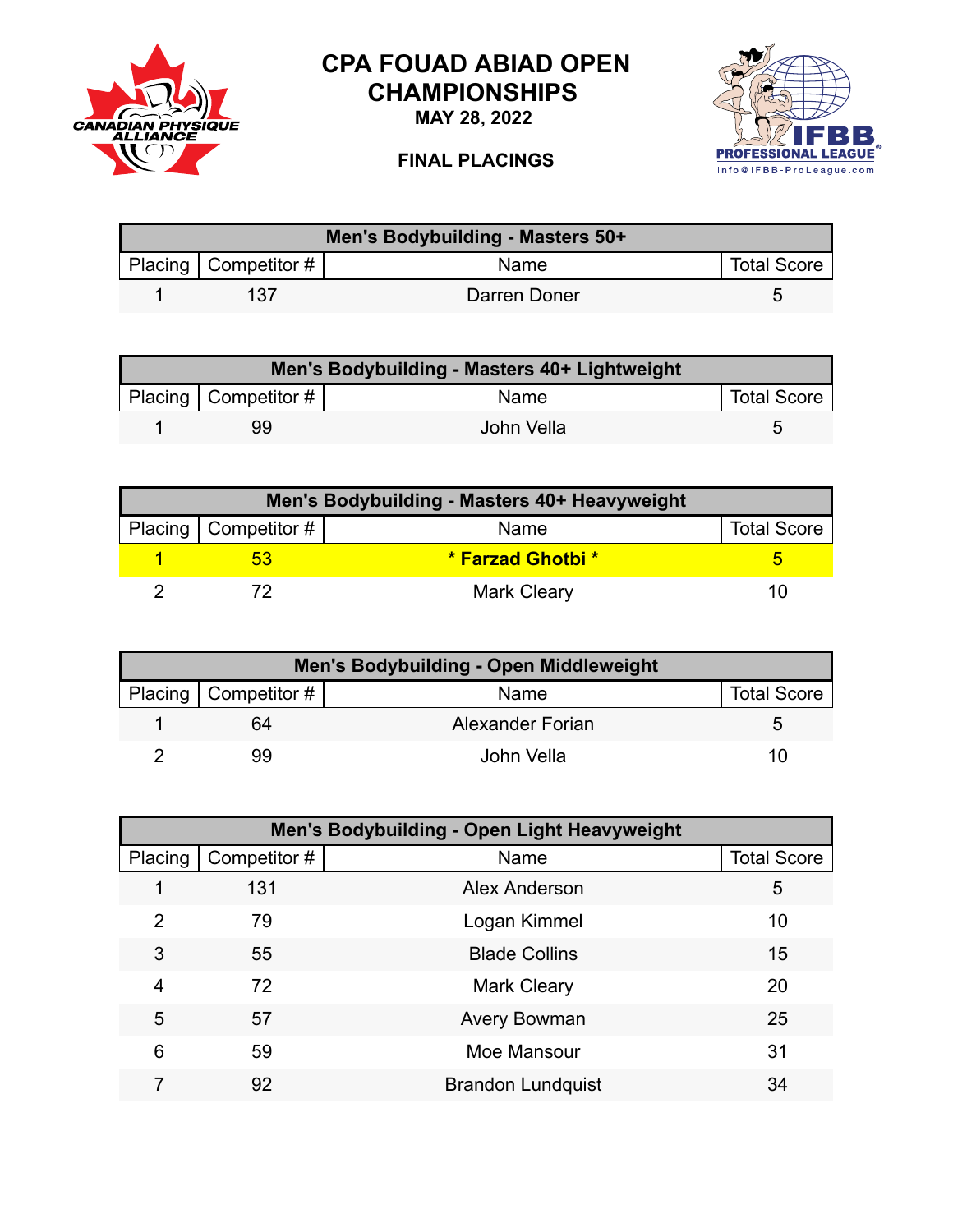| <b>Men's Bodybuilding - Open Heavyweight</b> |              |                            |                    |  |
|----------------------------------------------|--------------|----------------------------|--------------------|--|
| Placing                                      | Competitor # | Name                       | <b>Total Score</b> |  |
|                                              | 81           | * Brandon Mendoza *        | 5                  |  |
| 2                                            | 87           | <b>Brandon Medak</b>       | 10                 |  |
| 3                                            | 114          | <b>Chase Colenutt</b>      | 16                 |  |
| 4                                            | 65           | Pedram Poorsoltanmohammadi | 19                 |  |
| 5                                            | 85           | <b>Stanislav Mazur</b>     | 25                 |  |
| 6                                            | 137          | Darren Doner               | 30                 |  |

| <b>Men's Classic Physique - True Novice</b> |                              |                      |                    |  |
|---------------------------------------------|------------------------------|----------------------|--------------------|--|
|                                             | Placing $\vert$ Competitor # | <b>Name</b>          | <b>Total Score</b> |  |
|                                             | 118                          | <b>Tyler Hyndman</b> |                    |  |
| 2                                           | 63                           | Sasho Nedelkovski    | 14                 |  |
| DQ                                          | 54                           | <b>Brent Fudge</b>   | DQ                 |  |

| Men's Classic Physique - Novice |                          |                      |                    |
|---------------------------------|--------------------------|----------------------|--------------------|
|                                 | Placing   Competitor $#$ | <b>Name</b>          | <b>Total Score</b> |
|                                 | 118                      | <b>Tyler Hyndman</b> |                    |

| Men's Classic Physique - Junior |                          |                      |                    |
|---------------------------------|--------------------------|----------------------|--------------------|
|                                 | Placing   Competitor $#$ | <b>Name</b>          | <b>Total Score</b> |
|                                 | 118                      | <b>Tyler Hyndman</b> |                    |

| Men's Classic Physique - Masters 50+ |                          |                    |                    |  |
|--------------------------------------|--------------------------|--------------------|--------------------|--|
|                                      | Placing   Competitor $#$ | <b>Name</b>        | <b>Total Score</b> |  |
|                                      | 54                       | <b>Brent Fudge</b> |                    |  |

| Men's Classic Physique - Masters 40+ |              |                      |                    |  |
|--------------------------------------|--------------|----------------------|--------------------|--|
| Placing                              | Competitor # | Name                 | <b>Total Score</b> |  |
|                                      | 53           | <b>Farzad Ghotbi</b> | 6                  |  |
| 2                                    | 83           | <b>Efford Rogers</b> | 9                  |  |
| 3                                    | 54           | <b>Brent Fudge</b>   | 15                 |  |
|                                      | 91           | Dean Batal           |                    |  |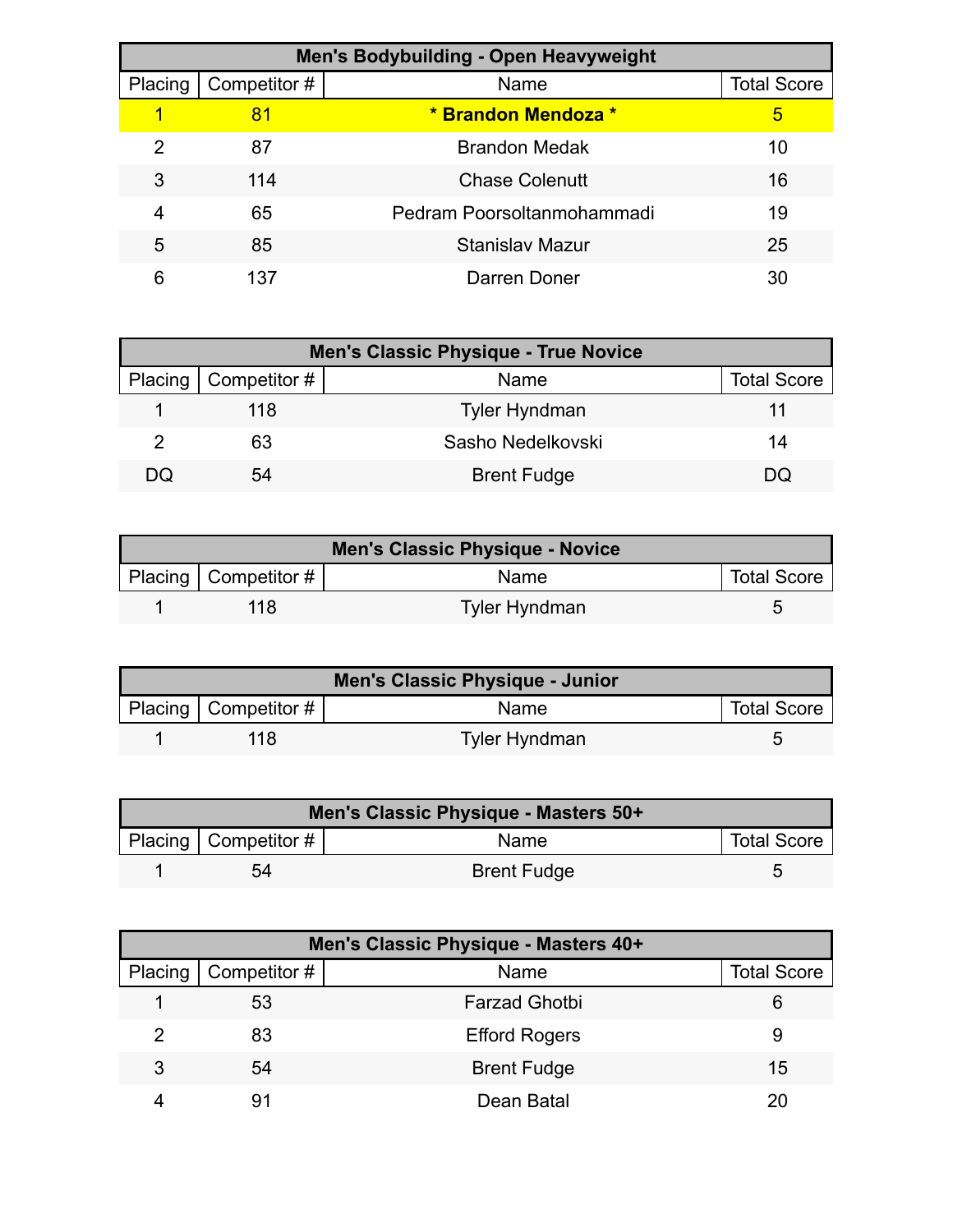| Men's Classic Physique - Open Class A |                        |                  |                    |  |
|---------------------------------------|------------------------|------------------|--------------------|--|
|                                       | Placing   Competitor # | Name             | <b>Total Score</b> |  |
|                                       |                        | Sorabh Sira      |                    |  |
|                                       | 64                     | Alexander Forian | 10                 |  |

| Men's Classic Physique - Open Class B |              |                      |                    |
|---------------------------------------|--------------|----------------------|--------------------|
| Placing                               | Competitor # | Name                 | <b>Total Score</b> |
| $\overline{1}$                        | <b>136</b>   | * Arman Lalezari *   | $6\phantom{1}$     |
| $\overline{2}$                        | 131          | <b>Alex Anderson</b> | 9                  |
| 3                                     | 61           | Dean El-Hindi        | 15                 |
| $\overline{4}$                        | 57           | Avery Bowman         | 20                 |
| 5                                     | 56           | Armin Tayeba         | 25                 |
| 6                                     | 83           | <b>Efford Rogers</b> | 30                 |
| $\overline{7}$                        | 124          | Marco Damiani        | 35                 |
| 8                                     | 59           | Moe Mansour          | 40                 |
| 9                                     | 63           | Sasho Nedelkovski    | 45                 |
| 10                                    | 135          | Jai Inder Singh      | 52                 |
| 11                                    | 100          | <b>Chet Chung</b>    | 58                 |
| 12                                    | 107          | Abdul Ali            | 59                 |
| 13                                    | 91           | Dean Batal           | 62                 |

| Men's Classic Physique - Open Class C |                              |                          |                    |  |
|---------------------------------------|------------------------------|--------------------------|--------------------|--|
|                                       | Placing $\vert$ Competitor # | Name                     | <b>Total Score</b> |  |
|                                       | 85                           | Stanislav Mazur          |                    |  |
|                                       | 118                          | <b>Tyler Hyndman</b>     | 10                 |  |
| 3                                     |                              | <b>Brandon Lundquist</b> | 15                 |  |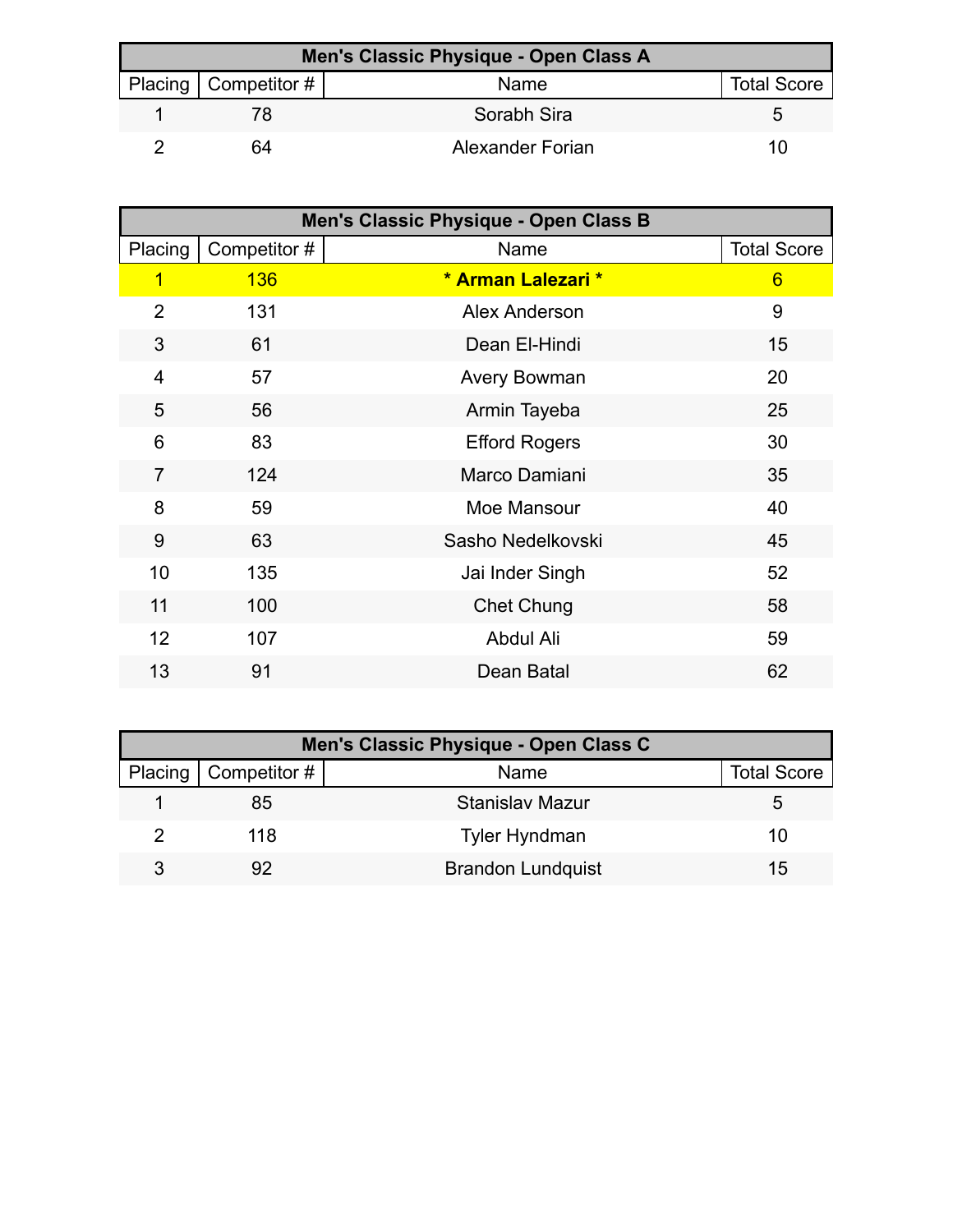| <b>Men's Physique - True Novice</b> |              |                              |                    |  |
|-------------------------------------|--------------|------------------------------|--------------------|--|
| Placing                             | Competitor # | Name                         | <b>Total Score</b> |  |
|                                     | 121          | Erik Barbosa                 | 10                 |  |
| $\mathcal{P}$                       | 80           | Luke Cuscianna               | 20                 |  |
| 3                                   | 67           | Sujith Pappalayil Sundaresan | 25                 |  |
| 4                                   | 93           | <b>Kevin Ghatine</b>         | 35                 |  |
| DQ                                  | 75           | Evan Jacobs                  | DQ                 |  |
| DQ                                  | 76           | <b>Mario Batinic</b>         | DQ                 |  |
| DQ                                  | 130          | <b>Austin Belanger</b>       | DQ                 |  |

| <b>Men's Physique - Novice</b> |                     |                        |                    |
|--------------------------------|---------------------|------------------------|--------------------|
| Placing                        | $\mid$ Competitor # | Name                   | <b>Total Score</b> |
|                                | 130                 | <b>Austin Belanger</b> | 5                  |
| 2                              | 76                  | <b>Mario Batinic</b>   | 10                 |
| 3                              | 98                  | Mike Wheeler           | 15                 |
|                                | 62                  | Reza Keivanfar         | 20                 |

| <b>Men's Physique - Junior</b> |                        |                  |                    |  |
|--------------------------------|------------------------|------------------|--------------------|--|
|                                | Placing   Competitor # | Name             | <b>Total Score</b> |  |
|                                | 125                    | <b>Brian Kim</b> |                    |  |
|                                | 132                    | Pablo Linares    | 10                 |  |

| Men's Physique - Masters 50+ |                          |                    |                    |  |
|------------------------------|--------------------------|--------------------|--------------------|--|
|                              | Placing   Competitor $#$ | Name               | <b>Total Score</b> |  |
|                              | 54                       | <b>Brent Fudge</b> |                    |  |

| Men's Physique - Masters 40+ |              |                      |                    |  |
|------------------------------|--------------|----------------------|--------------------|--|
| Placing                      | Competitor # | Name                 | <b>Total Score</b> |  |
|                              | 60           | Jacques Maalouli     | 6                  |  |
|                              | 53           | <b>Farzad Ghotbi</b> | 9                  |  |
| 3                            | 54           | <b>Brent Fudge</b>   | 15                 |  |
|                              | 80           | Luke Cuscianna       | 20                 |  |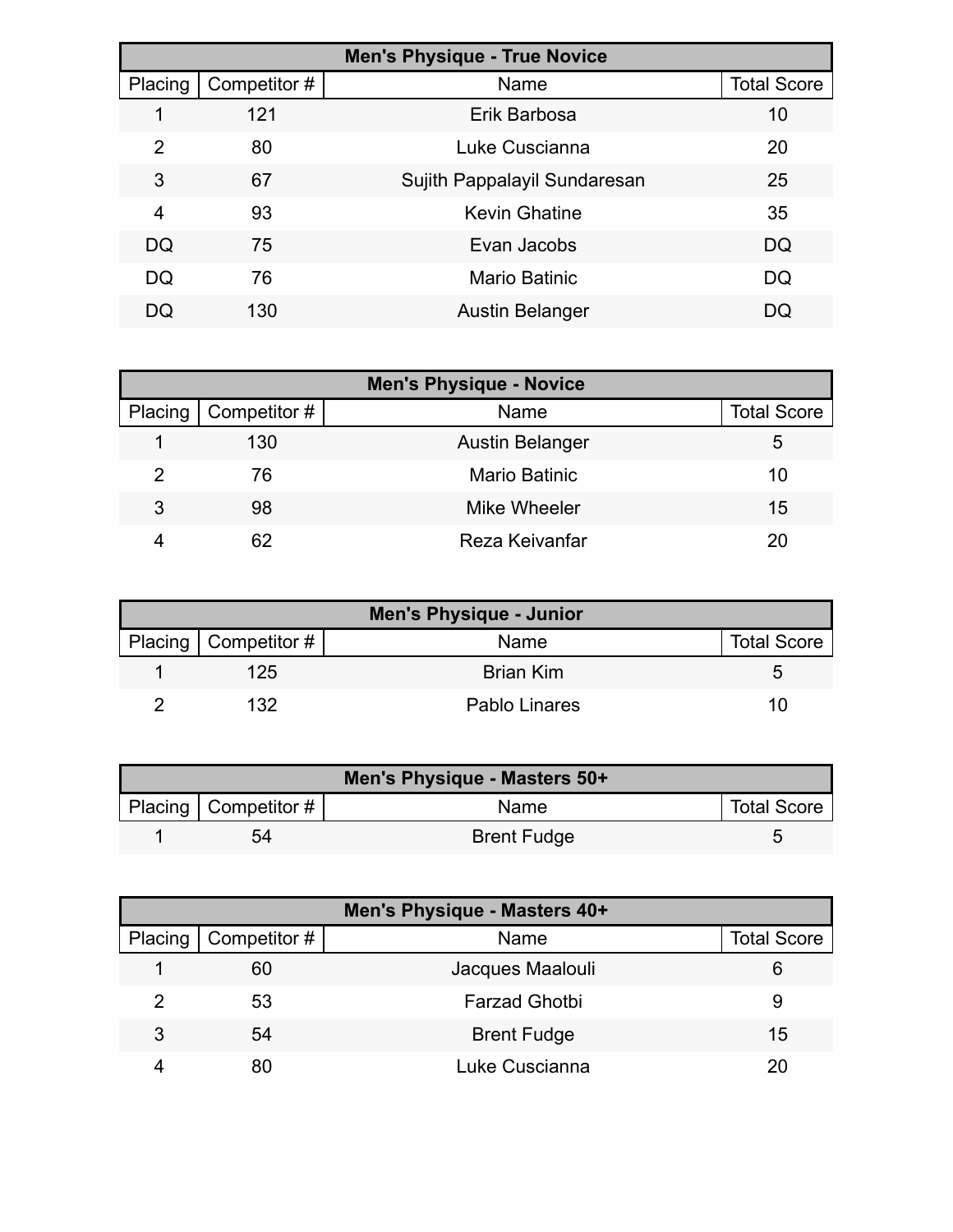| Men's Physique - Open Class A |              |                              |                    |  |
|-------------------------------|--------------|------------------------------|--------------------|--|
| Placing                       | Competitor # | Name                         | <b>Total Score</b> |  |
|                               | 123          | Joewin Chanco                | 5                  |  |
|                               | 60           | Jacques Maalouli             | 10                 |  |
| 3                             | 58           | Wasuddin Sediqyar            | 15                 |  |
|                               | 67           | Sujith Pappalayil Sundaresan | 20                 |  |

| <b>Men's Physique - Open Class B</b> |              |                      |                    |
|--------------------------------------|--------------|----------------------|--------------------|
| Placing                              | Competitor # | Name                 | <b>Total Score</b> |
| 1                                    | 130          | * Austin Belanger *  | 5                  |
| $\overline{2}$                       | 125          | <b>Brian Kim</b>     | 10                 |
| 3                                    | 61           | Dean El-Hindi        | 15                 |
| 4                                    | 121          | Erik Barbosa         | 20                 |
| 5                                    | 76           | <b>Mario Batinic</b> | 27                 |
| 6                                    | 132          | Pablo Linares        | 28                 |
| $\overline{7}$                       | 98           | Mike Wheeler         | 35                 |
| 8                                    | 80           | Luke Cuscianna       | 40                 |
| 9                                    | 135          | Jai Inder Singh      | 46                 |
| 10                                   | 95           | Suraj Joshi          | 52                 |
| 11                                   | 94           | Qi Tang              | 53                 |

| Women's Bodybuilding - Masters 35+ |                        |                    |                    |  |
|------------------------------------|------------------------|--------------------|--------------------|--|
|                                    | Placing   Competitor # | Name               | <b>Total Score</b> |  |
|                                    |                        | Genevieve Anderson |                    |  |
|                                    | 96                     | Sandra Mactavish   | 10                 |  |

| <b>Women's Bodybuilding - Open</b> |                              |                    |                    |
|------------------------------------|------------------------------|--------------------|--------------------|
|                                    | Placing $\vert$ Competitor # | Name               | <b>Total Score</b> |
|                                    | 68                           | Samantha Slater    |                    |
|                                    |                              | Genevieve Anderson | 11)                |

| Women's Physique - Masters 35+ |                        |                  |                    |  |
|--------------------------------|------------------------|------------------|--------------------|--|
|                                | Placing   Competitor # | <b>Name</b>      | <b>Total Score</b> |  |
|                                | 96                     | Sandra Mactavish |                    |  |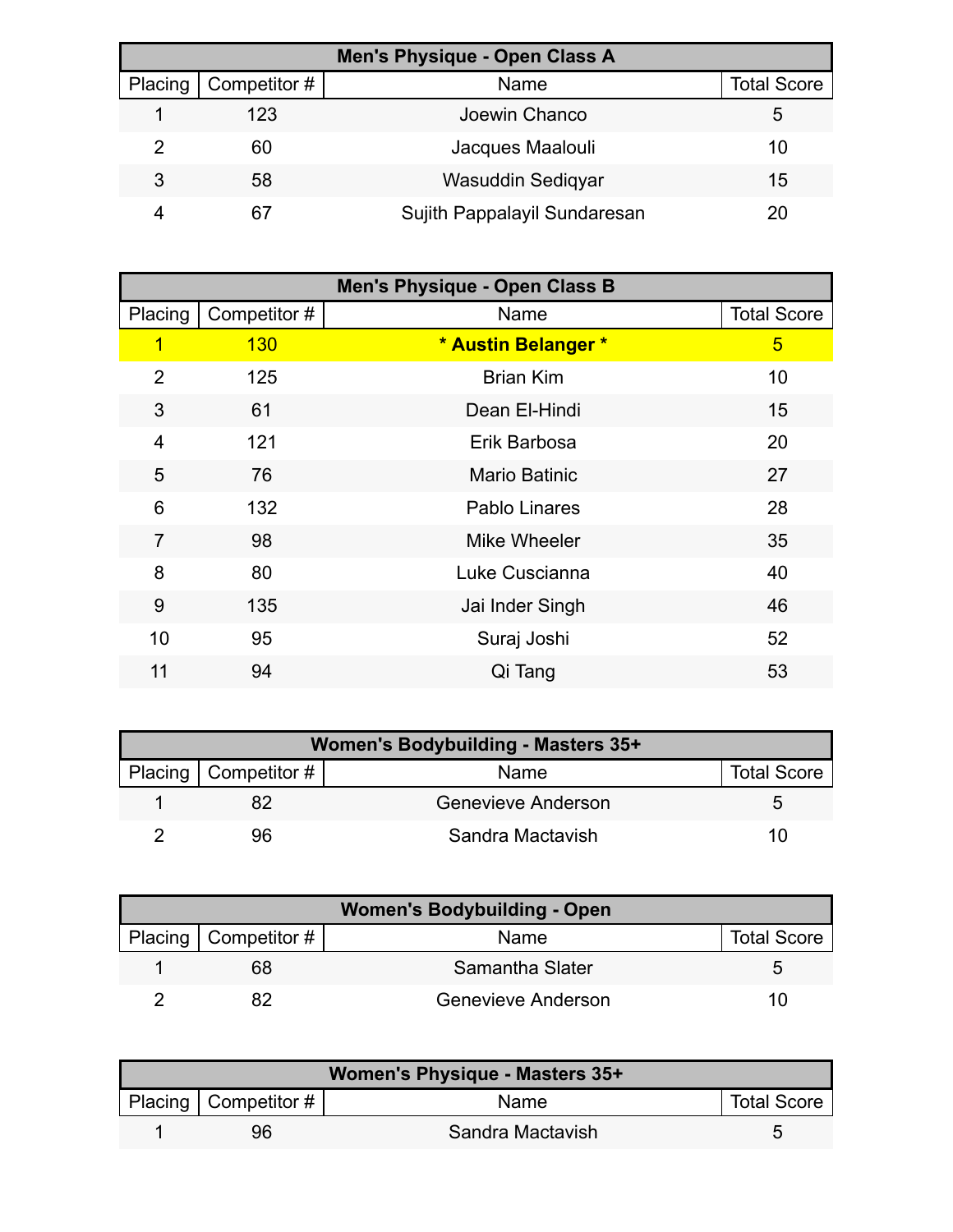| Women's Physique - Open Class A |                          |                 |                    |
|---------------------------------|--------------------------|-----------------|--------------------|
|                                 | Placing   Competitor $#$ | Name            | <b>Total Score</b> |
|                                 | 68                       | Samantha Slater |                    |

| <b>Women's Figure - True Novice</b> |                        |                   |                    |
|-------------------------------------|------------------------|-------------------|--------------------|
|                                     | Placing   Competitor # | Name              | <b>Total Score</b> |
|                                     | 108                    | Amy Koolen        | 6                  |
|                                     | 129                    | Jenn Antonopoulos | 9                  |
| 3                                   | 128                    | Monica Szymezko   | 15                 |
|                                     | 122                    | Melanie Barbosa   | 20                 |

| <b>Women's Figure - Novice</b> |                        |                 |                    |
|--------------------------------|------------------------|-----------------|--------------------|
|                                | Placing   Competitor # | Name            | <b>Total Score</b> |
|                                | 108                    | Amy Koolen      |                    |
|                                | 128                    | Monica Szymezko |                    |

| Women's Figure - Masters 45+ |                        |                      |                    |
|------------------------------|------------------------|----------------------|--------------------|
|                              | Placing   Competitor # | Name                 | <b>Total Score</b> |
|                              | 109                    | <b>Tracy Viggers</b> |                    |
|                              |                        | Marleine Alagha      | 12                 |
| 3                            |                        | Lisa Bosada          | 13                 |

| Women's Figure - Masters 35+ A |                        |                 |                    |
|--------------------------------|------------------------|-----------------|--------------------|
|                                | Placing   Competitor # | Name            | <b>Total Score</b> |
|                                | 12በ                    | * Bre Maynard * |                    |
|                                | 122                    | Melanie Barbosa |                    |

| Women's Figure - Masters 35+ B |                              |                      |                    |
|--------------------------------|------------------------------|----------------------|--------------------|
|                                | Placing $\vert$ Competitor # | Name                 | <b>Total Score</b> |
|                                | 108                          | Amy Koolen           | :5                 |
| 2                              | 129                          | Jenn Antonopoulos    | 10                 |
| 3                              | 109                          | <b>Tracy Viggers</b> | 15                 |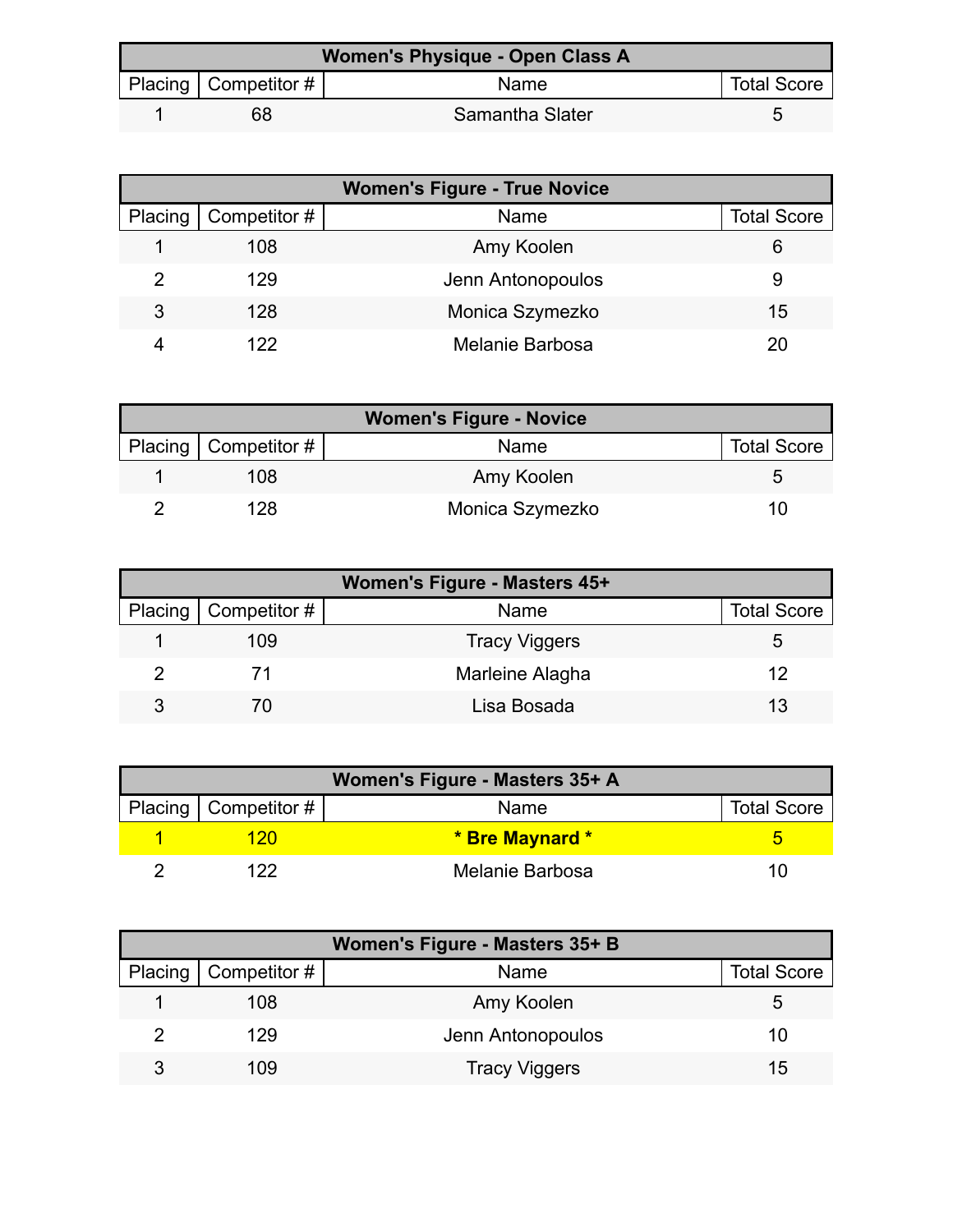| <b>Women's Figure - Open Class A</b> |                        |                    |                    |
|--------------------------------------|------------------------|--------------------|--------------------|
|                                      | Placing   Competitor # | Name               | <b>Total Score</b> |
|                                      | 120                    | <b>Bre Maynard</b> |                    |
|                                      | 113                    | Jessica Angielczyk | 10                 |
|                                      |                        | Marleine Alagha    | 15                 |

| Women's Figure - Open Class B |                           |                   |                    |
|-------------------------------|---------------------------|-------------------|--------------------|
|                               | Placing   Competitor $\#$ | <b>Name</b>       | <b>Total Score</b> |
|                               | 129                       | Jenn Antonopoulos |                    |

| Women's Figure - Open Class C |              |                       |                    |
|-------------------------------|--------------|-----------------------|--------------------|
| Placing                       | Competitor # | Name                  | <b>Total Score</b> |
|                               | 74           | * Chantel Spaulding * | 5                  |
|                               | 108          | Amy Koolen            | 10                 |
| 3                             | 109          | <b>Tracy Viggers</b>  | 16                 |
|                               | 128          | Monica Szymezko       | 19                 |

| <b>Women's Wellness - True Novice</b> |                              |                    |                    |
|---------------------------------------|------------------------------|--------------------|--------------------|
|                                       | Placing $\vert$ Competitor # | Name               | <b>Total Score</b> |
|                                       | 110                          | Elisa Vincent      | 5.                 |
|                                       | 133                          | Vanessa Plouffe    |                    |
| 3                                     | 134                          | Samantha Difilippo | 14                 |

| Women's Wellness - Masters 45+ |                          |                 |                    |
|--------------------------------|--------------------------|-----------------|--------------------|
|                                | Placing   Competitor $#$ | Name            | <b>Total Score</b> |
|                                |                          | Marleine Alagha |                    |

| Women's Wellness - Masters 35+ |                        |                     |                    |
|--------------------------------|------------------------|---------------------|--------------------|
|                                | Placing   Competitor # | Name                | <b>Total Score</b> |
|                                | 11 N                   | Elisa Vincent       | G                  |
|                                | 112                    | <b>Stacey Clark</b> | 10                 |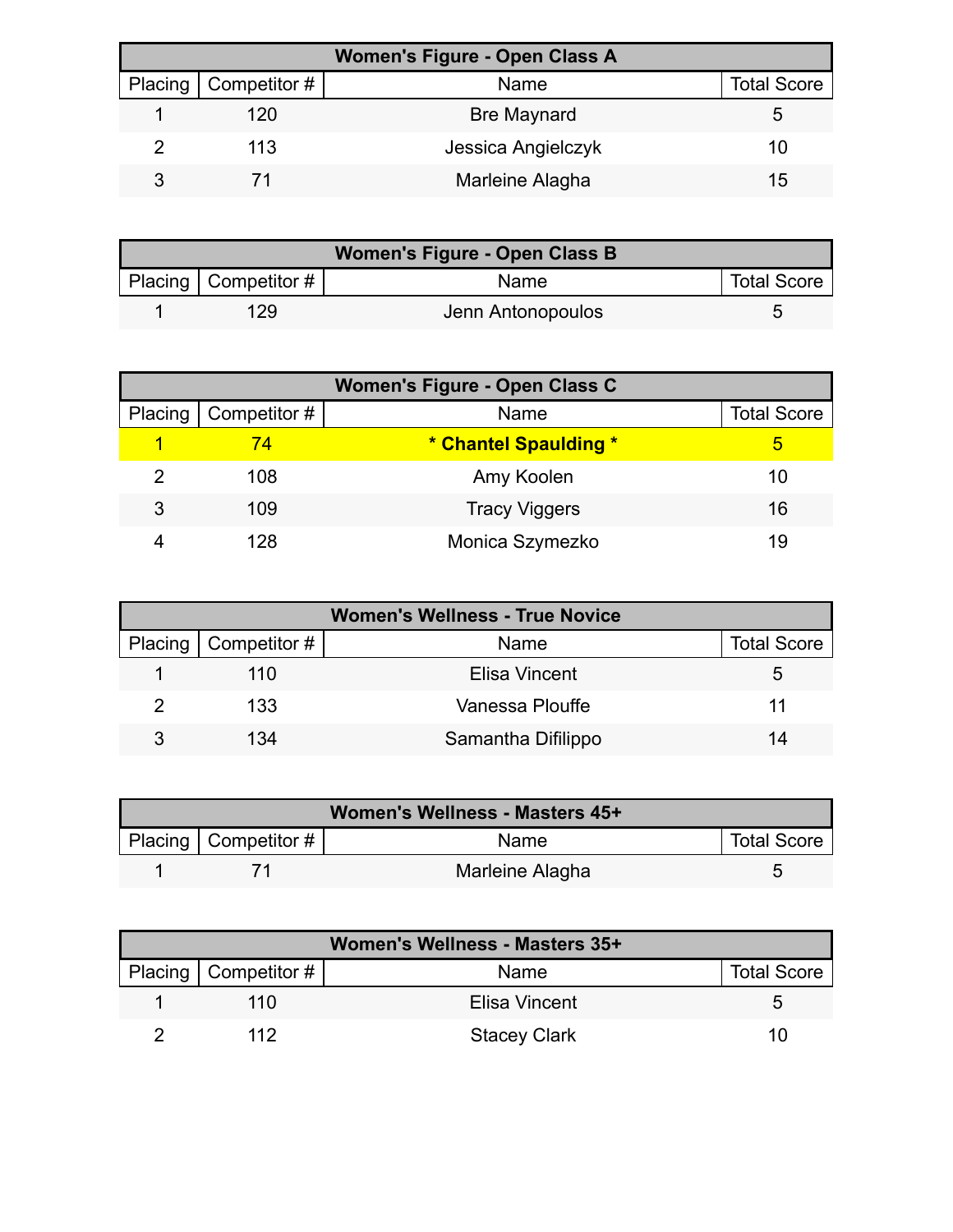| <b>Women's Wellness - Open Class A</b> |              |                     |                    |  |
|----------------------------------------|--------------|---------------------|--------------------|--|
| Placing                                | Competitor # | Name                | <b>Total Score</b> |  |
|                                        | 110          | Elisa Vincent       | 5                  |  |
|                                        | 133          | Vanessa Plouffe     | 11                 |  |
| 3                                      | 112          | <b>Stacey Clark</b> | 17                 |  |
|                                        | 134          | Samantha Difilippo  | 18                 |  |

| Women's Wellness - Open Class C |                          |                            |                    |
|---------------------------------|--------------------------|----------------------------|--------------------|
|                                 | Placing   Competitor $#$ | Name                       | <b>Total Score</b> |
|                                 | 38                       | <b>* Kimberly Miller *</b> |                    |

| <b>Women's Bikini - True Novice</b> |              |                      |                    |  |
|-------------------------------------|--------------|----------------------|--------------------|--|
| Placing                             | Competitor # | Name                 | <b>Total Score</b> |  |
|                                     | 66           | Veronica Lombardi    | 5                  |  |
| 2                                   | 127          | Jenna Anderson Allan | 10                 |  |
| 3                                   | 73           | Natalie Stojanoski   | 15                 |  |
| 4                                   | 126          | Victoria Teng        | 23                 |  |
| 5                                   | 90           | Alieh Farmani        | 25                 |  |
| 6                                   | 97           | Tyanna Nikkita       |                    |  |

| <b>Women's Bikini - Novice</b> |                          |               |                    |  |
|--------------------------------|--------------------------|---------------|--------------------|--|
|                                | Placing   Competitor $#$ | Name          | <b>Total Score</b> |  |
|                                | 138                      | Mary El'bably | ∽                  |  |
|                                | 126                      | Victoria Teng |                    |  |

| Women's Bikini - Masters 45+ |              |                    |  |
|------------------------------|--------------|--------------------|--|
| Placing   Competitor #       | Name         | <b>Total Score</b> |  |
| 89                           | Tina Moretti |                    |  |
| 116                          | Andrea Sams  | 10                 |  |

| Women's Bikini - Masters 35+ A |                          |                   |                    |
|--------------------------------|--------------------------|-------------------|--------------------|
|                                | Placing   Competitor $#$ | Name              | <b>Total Score</b> |
|                                | 138                      | * Mary El'bably * |                    |
|                                | 89                       | Tina Moretti      |                    |